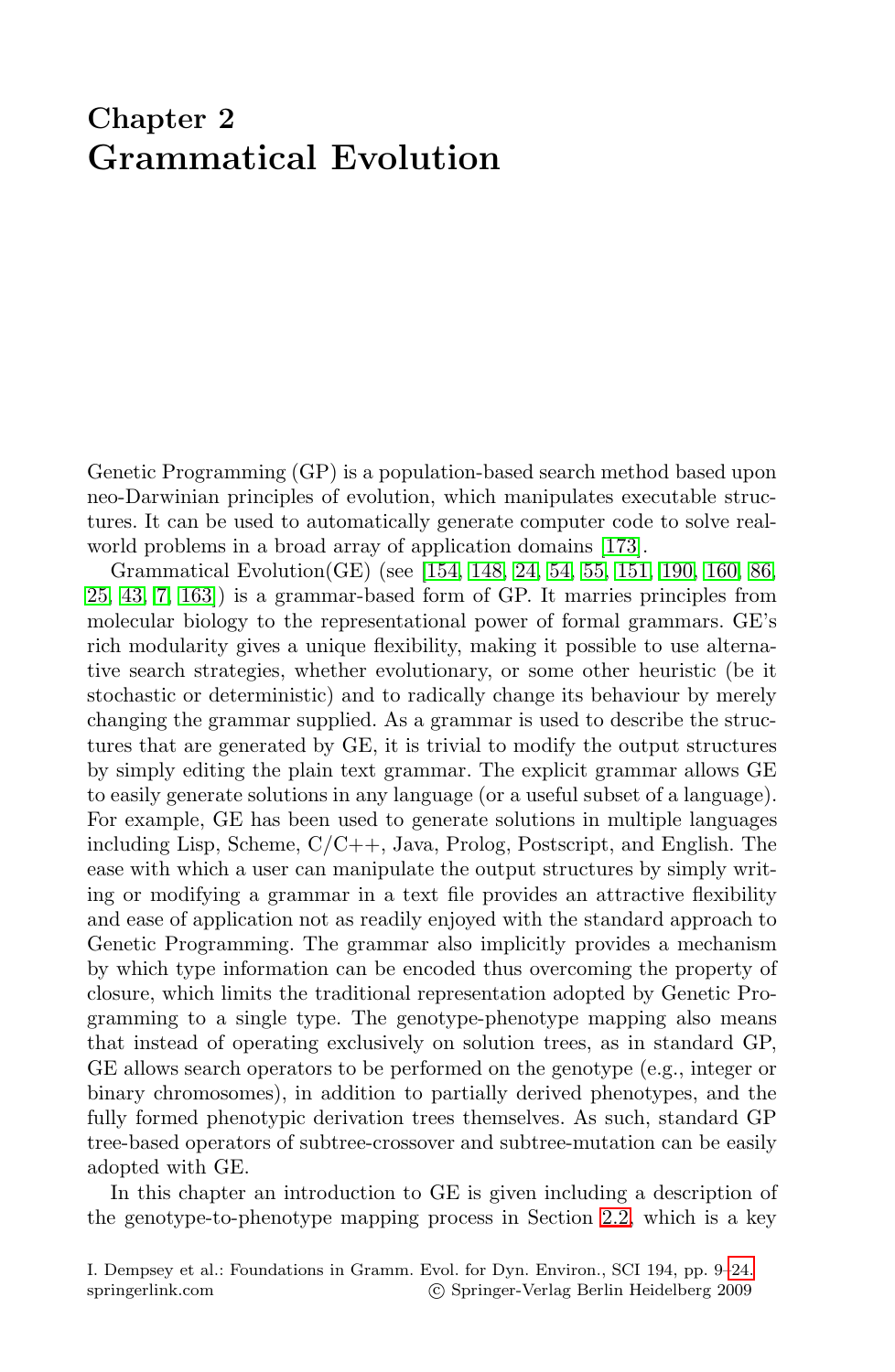feature of GE in dealing with dynamic environments. Section 2.3 describes how the mutation and crossover genetic operators are applied in GE, and is followed by an introduction to the adoption of alternative search engines in Section 2.4. Section 2.5 details various applications of GE. The chapter then closes with some brief conclusions.

#### **2.1 An Overview of Grammatical Evolution**

GE is a grammar-based Genetic Programming paradigm that is capable of evolving programs or rules in any language [148, 151, 154, 190]. GE is similar to Genetic Programming as popularised by Koza [110], in that it uses an evolutionary process to automatically generate variable-length computer programs. Unlike GP however, GE adopts a population of linear genotypic binary or integer strings, which are transformed into functional phenotypic programs through a genotype-to-phenotype mapping process [9]. This transformation is governed through the use of a BNF grammar, which specifies the language of the produced solutions. The mechanics of the mapping process are discussed in more detail in Section 2.2.

The mapping process creates a distinction between the search space and the solution space. Genotype strings are evolved with no knowledge (or respect) of their phenotypic equivalent, apart from a fitness measure, in an unconstrained evolutionary search. These genotypic individuals are then projected into the constrained phenotypic solution space through the use of the mapping process. In undergoing evolution and reproduction, the canonical genetic operators of Holland's GA may be applied to the genotype strings. The application of these operators has been shown to create a phenotypic "ripple effect". Evidence suggests that this effect promotes a useful exchange of derivation sub-sequences during crossover events [154], while by the same measure contributing to phenotypic diversity.

GE is modular in design, where the grammar, the search engine and the objective function all represent plug-in components to GE. Figure 2.1 presents the modular design of GE. Such modularity allows it to be used in conjunction with researchers' prefered search algorithms. In recent developments GE has been combined with a swarm algorithm [163] and a differential evolution algorithm [162]. In other developments, the potential of the grammar component has been explored with meta-Grammars [156] where a universal grammar, or grammar's grammar is defined, allowing the evolution of a solution's own vocabulary. meta-Grammars have also been used in the development of the meta-Grammar GA (mGGA) [159] that encourages the evolution of building blocks (see Section 3.3.5) which can be reused to construct solutions more efficiently. More detail on meta-Grammars combined with GE is given in Chapter 6. Also on research into grammars, attribute grammars have been examined [42, 158] that enable the addition of semantic and context-sensitive information into the grammars.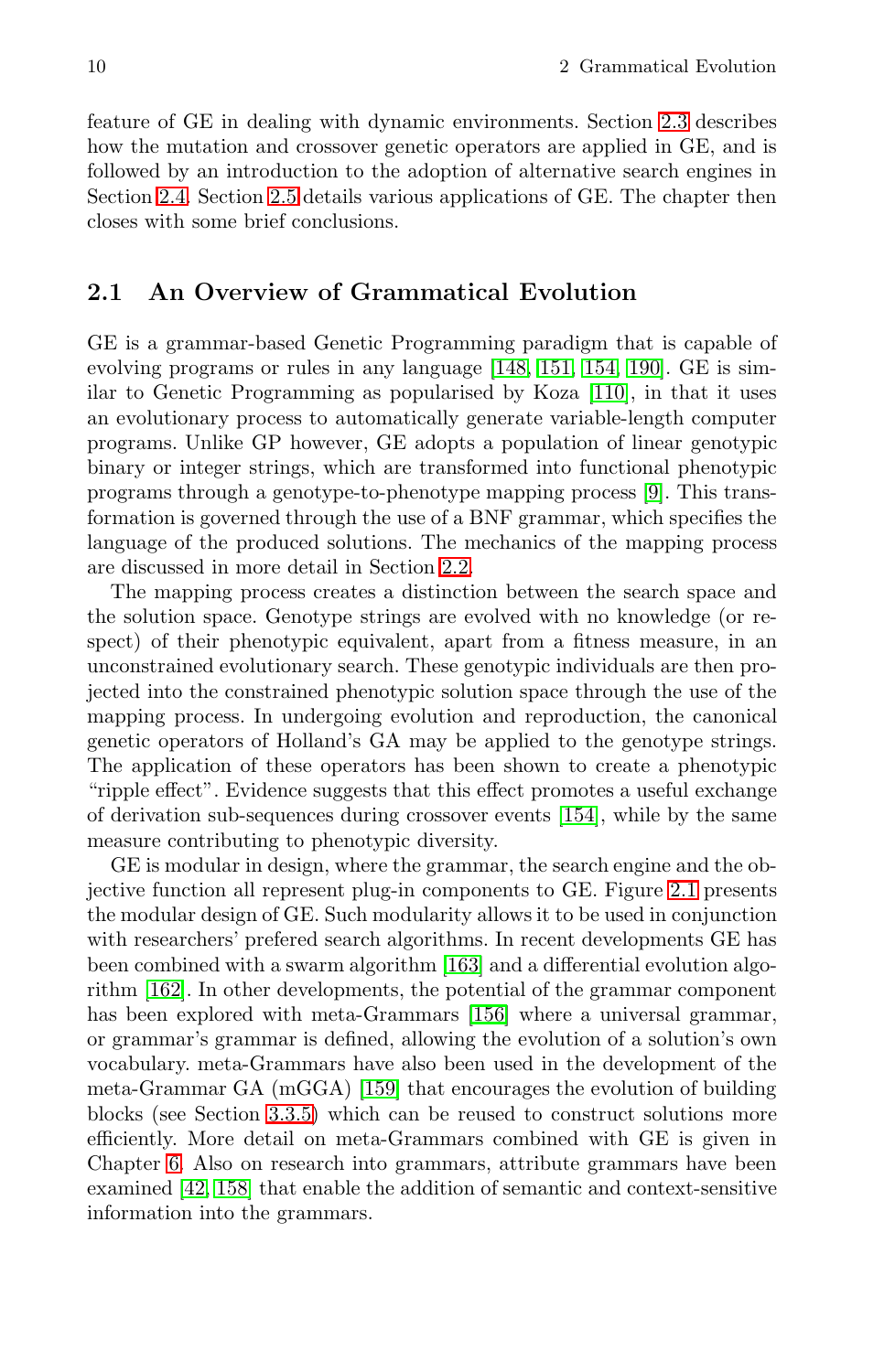



# **2.2 Mapping Process**

When approaching a problem using GE, initially a BNF grammar must be defined. This grammar specifies the syntax of desired phenotypic programs to be produced by GE. The syntax at its broadest may detail the specification of a programming language such as C, or more practically a subset of such a language. The development of a BNF grammar also affords the researcher the ability to incorporate domain biases or domain-specific functions.

A BNF grammar is made up of the tuple  $N, T, P, S$ ; where N is the set of all non-terminal symbols,  $T$  is the set of terminals,  $P$  is the set of production rules that map  $N$  to  $T$ , and  $S$  is the initial start symbol and a member of N. Where there are a number of production rules that can be applied to a non-terminal, a " *|* " (or) symbol separates the options. Using

```
N = {\text{<expr>}}, \text{<op>}, \text{<operator>open}, <var>}
T = \{1, 2, 3, 4, +, -, /, *, x, y\}S = \{<expr>\}
```
with  $P$ , below is an example of a BNF grammar:

|              | $\langle \text{expr} \rangle$ ::= $\langle \text{expr} \rangle$ $\langle \text{opp} \rangle$ | (0) |
|--------------|----------------------------------------------------------------------------------------------|-----|
|              | <operand></operand>                                                                          | (1) |
| $<$ op>::= + |                                                                                              | (0) |
|              |                                                                                              | (1) |
|              |                                                                                              | (2) |
| -∗           |                                                                                              | (3) |
| $\text{$     |                                                                                              | (0) |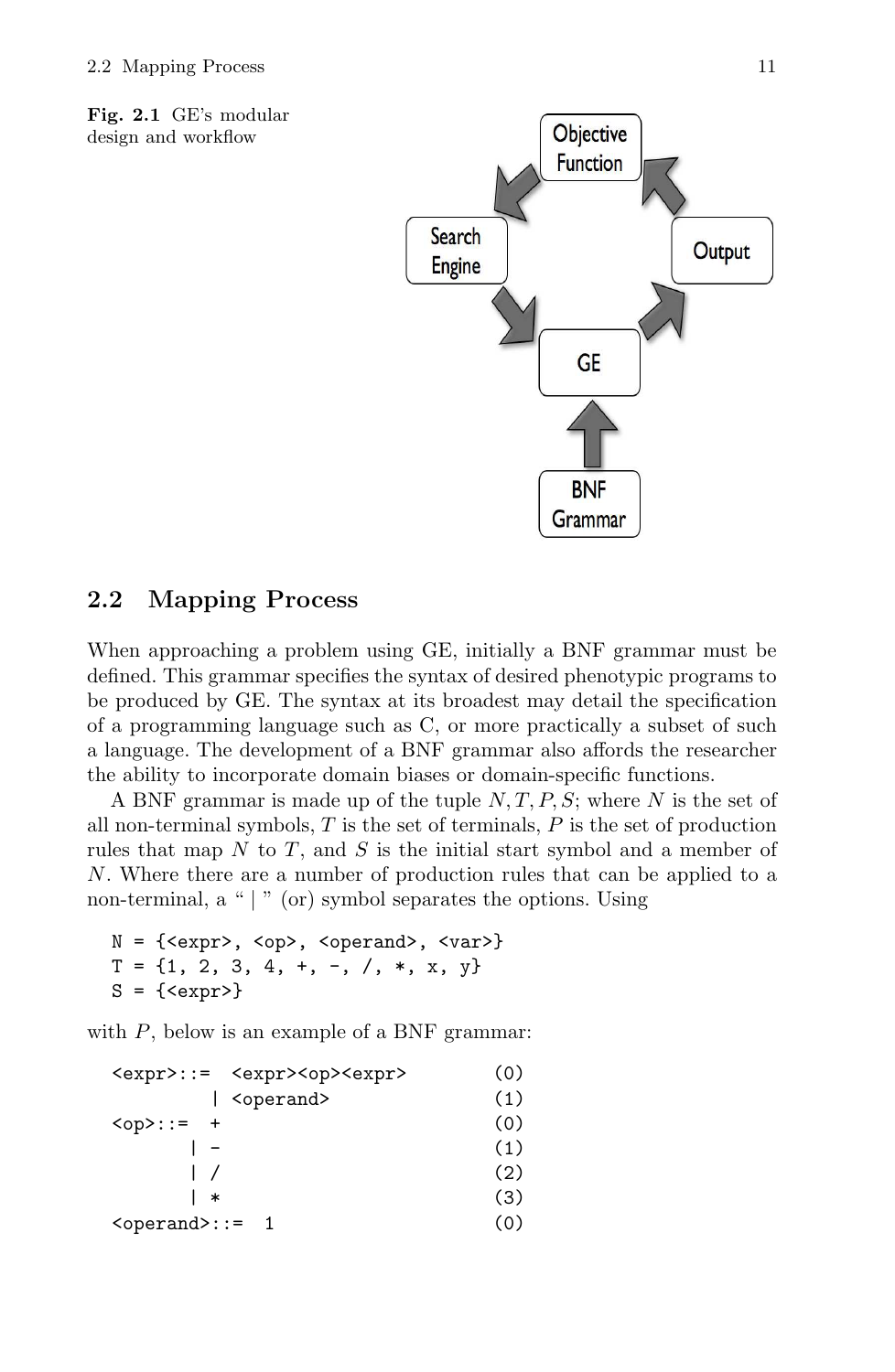|                             | $\frac{1}{2}$       | (1) |
|-----------------------------|---------------------|-----|
|                             | $\vert$ 3           | (2) |
|                             | 4                   | (3) |
|                             | $\vert$ <var></var> | (4) |
| $\langle var \rangle$ ::= x |                     | (0) |
| V                           |                     | (1) |

Using such a grammar as an input, GE then employs the expression

 $Rule = c\%r$ 

that selects an option from the production rule for the symbol being currently mapped; where c is the codon value and r is the number of production rules available for the current non-terminal. An example of the mapping process employed by GE is shown in Figure 2.2. Starting with a binary string, an integer string is evolved, typically by using 8 bits per codon, which is a sequence of genes. These are then used to choose rules from a given BNF grammar and to generate a phenotypic program.

Beginning with a given *start symbol*  $\langle E \rangle$ , a production associated with that symbol is chosen to replace it, by using the current codon from the integer string. In the example, the codon 8 is mapped to the number of available productions associated with  $\leq$   $\geq$ , of which there are 6. So therefore 8 mod 6 = 2, and  $\langle E \rangle$  is replaced with the sequence (-  $\langle E \rangle \langle E \rangle$ ).

The next step consists of choosing a production for the next  $\langle E \rangle$  nonterminal symbol, which is now the leftmost symbol on the phenotype string under construction. This is done by using the next codon, 4, and again mapping it to the number of productions associated with  $\leq$ . giving 4 mod 6 = 4, so  $\langle E \rangle$  is replaced with  $(+ \langle E \rangle \langle E \rangle)$ .

The mapping process continues in this manner, always replacing the leftmost non-terminal symbol with a production associated with that symbol on the grammar, chosen by a codon. The mapping in standard GE terminates when one of the following conditions is met:

- 1. A complete program is generated before the end of the genome is encountered. This occurs when all the non-terminals in the expression being mapped are transformed into elements from the terminal set of the BNF grammar as seen in the example in Figure 2.2.
- 2. The end of the genome is reached, in which case the wrapping operator [155] is invoked. This results in the return of the genome-reading frame to the left-hand side of the genome once again. The reading of codons will then continue as before unless an upper threshold, representing the maximum number of wrapping events, is reached during the mapping process.
- 3. A threshold on the number of wrapping events is reached and the individual is still not completely mapped. In this case the mapping process is halted and the individual is assigned the worst possible fitness value.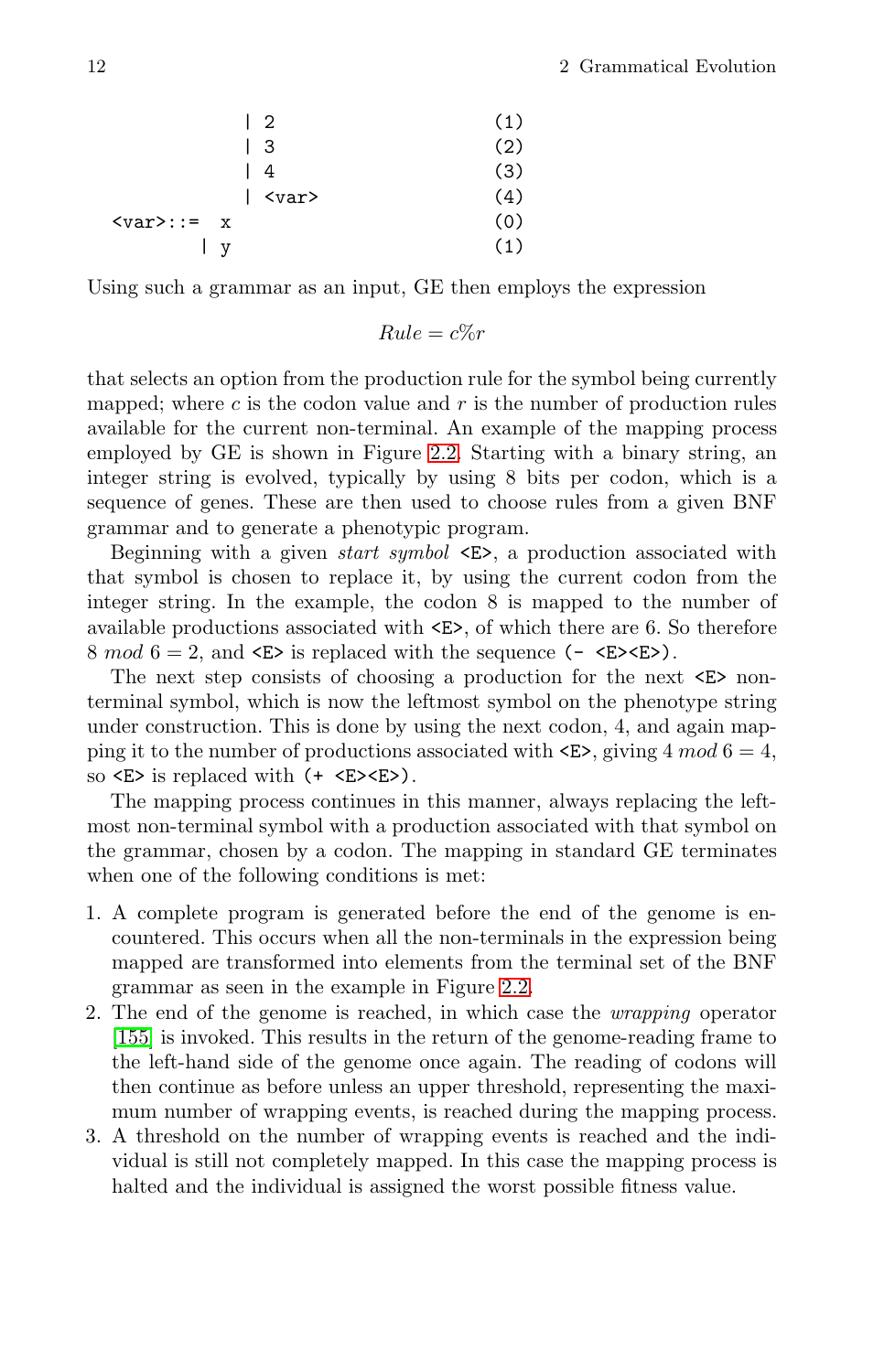

Fig. 2.2 The GE mapping process. A binary string is converted into an integer string, using 8 bits per codon. These integers are then used to choose productions from a BNF grammar, which map a given start symbol to a sequence of terminal symbols.

A variation on the termination of the mapping process is provided in Genr8 [87] where, upon reaching the end of the genotype wrapping occurs, but only production rules that result in terminating sequences are allowed to be selected. Effectively the grammar is modified to remove rules that expand the developing sentence.

### *2.2.1 πGE*

A recent innovation in GE's mapping process has led to the development of Position Independent GE or  $\pi$ GE [157]. In standard GE, there is a positional dependency as the mapping process moves from left to right in consuming the non-terminals.  $\pi$ GE removes this dependency whereby instead of representing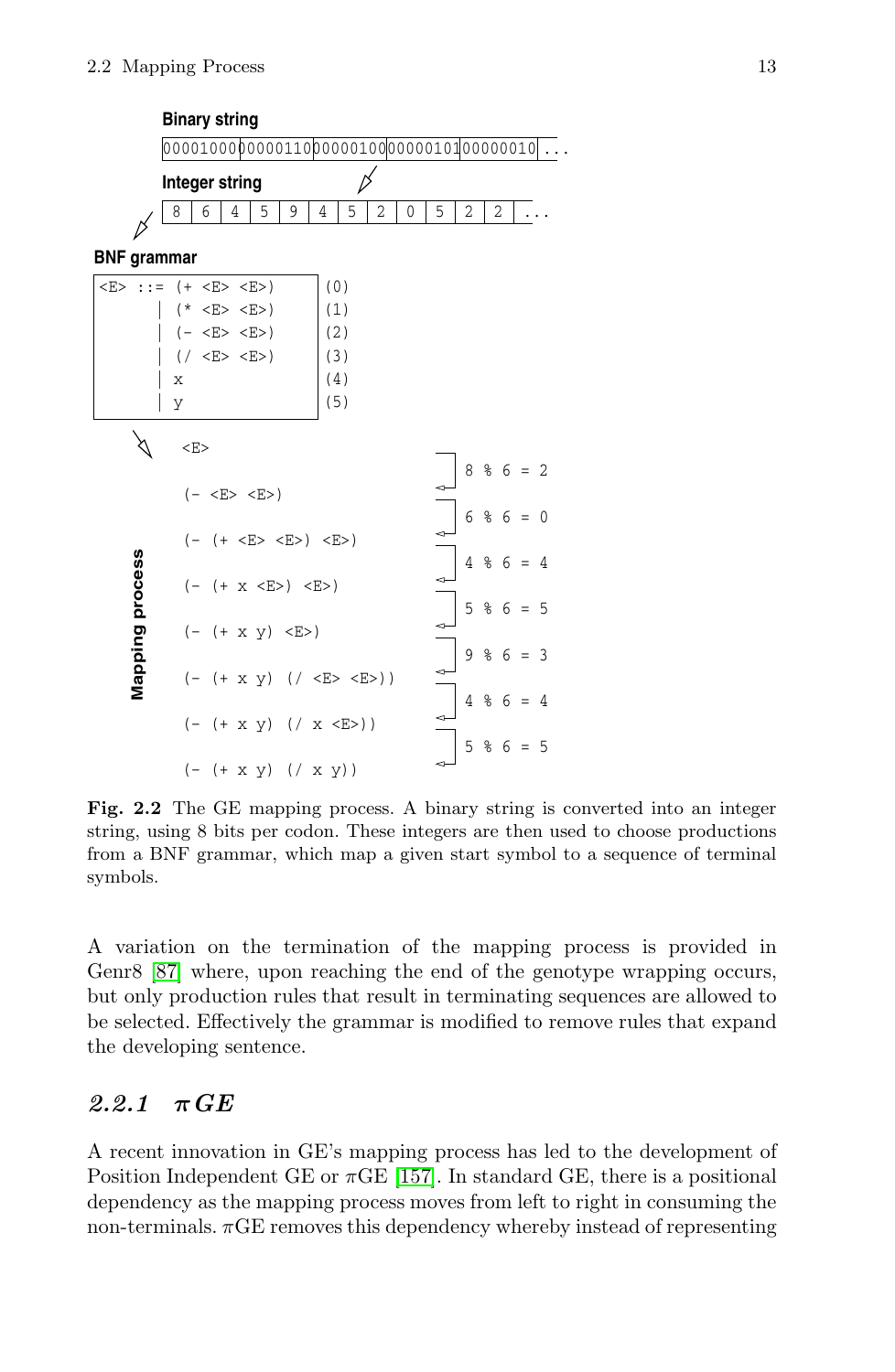each codon in standard GE as a single value, codons in  $\pi$ GE have two values: nont and rule. In this case, nont contains the encoding to select which nonterminal is to be consumed by the mapper. It does this using a rule similar to the original mapping rule:

#### $NT = nont\%count$

where  $NT$  is the non-terminal to be consumed (counted  $0,1,...,n$  from left to right of the remaining non-terminals), nont is the value from the individual, and count is the number of non-terminals remaining. The rule part of the codon pair then, as in the previous section, selects which production rule to apply to the chosen non-terminal. For example, given that the grammar in the previous section produces the sequence  $\langle \exp \rangle$   $\langle \exp \rangle$  after the first symbol is consumed, these non-terminals would be counted  $\langle \exp \rangle - 0$ ,  $\langle \exp \rangle$  $-1$  and  $\langle \exp \rangle - 2$ , giving 3 non-terminals. If the *nont* value was 8, this would yield an expression 8%3 selecting non-terminal 2 as the next to be consumed.

This more open-ended form of the mapping process was found to result in impressive performance gains on a number of benchmark problems.

### **2.3 Mutation and Crossover in GE**

As already described, the representation of the individuals to which the genetic operators in GE are applied are variable-length linear strings. Due to this representation, the mechanics of the canonical GA operators are the same; mutation changes a bit or an integer to another random value, and one-point crossover swaps sections of the genetic code between parents. However, because of the mapping process, the effect on the phenotype can be complex.

When mutation is applied in standard GP, it occurs at the phenotypic level where the selected node or sub-tree is regenerated randomly and obeys the closure requirements of GP. In GE and Holland's GA, this operator is applied without constraints. However, in GE the potential exists for the mutation to have no effect, or to be *neutral*, at the phenotypic level [186]. For example, given the following BNF production rule:

$$
\begin{array}{ccc}\n\text{var} & \cdot & \cdot & = x \\
\mid & y & & \text{if } \\
\end{array}
$$

where the non-terminal  $\langle \text{var} \rangle$  can be replaced with the variables x or y, and an integer codon value of 20. When  $\langle \text{var} \rangle$  is consumed, it will be replaced with the variable x because, using the mapping rule from the previous section, the rule to be executed is 20  $\%$  2; resulting in 0 or the first production rule. If a mutation occurs and changes the codon to 21,  $\langle \text{var} \rangle$  will be replaced with y. However, if this codon is changed to 22, or any other even number for that matter, (as there are just two production rules) the phenotype will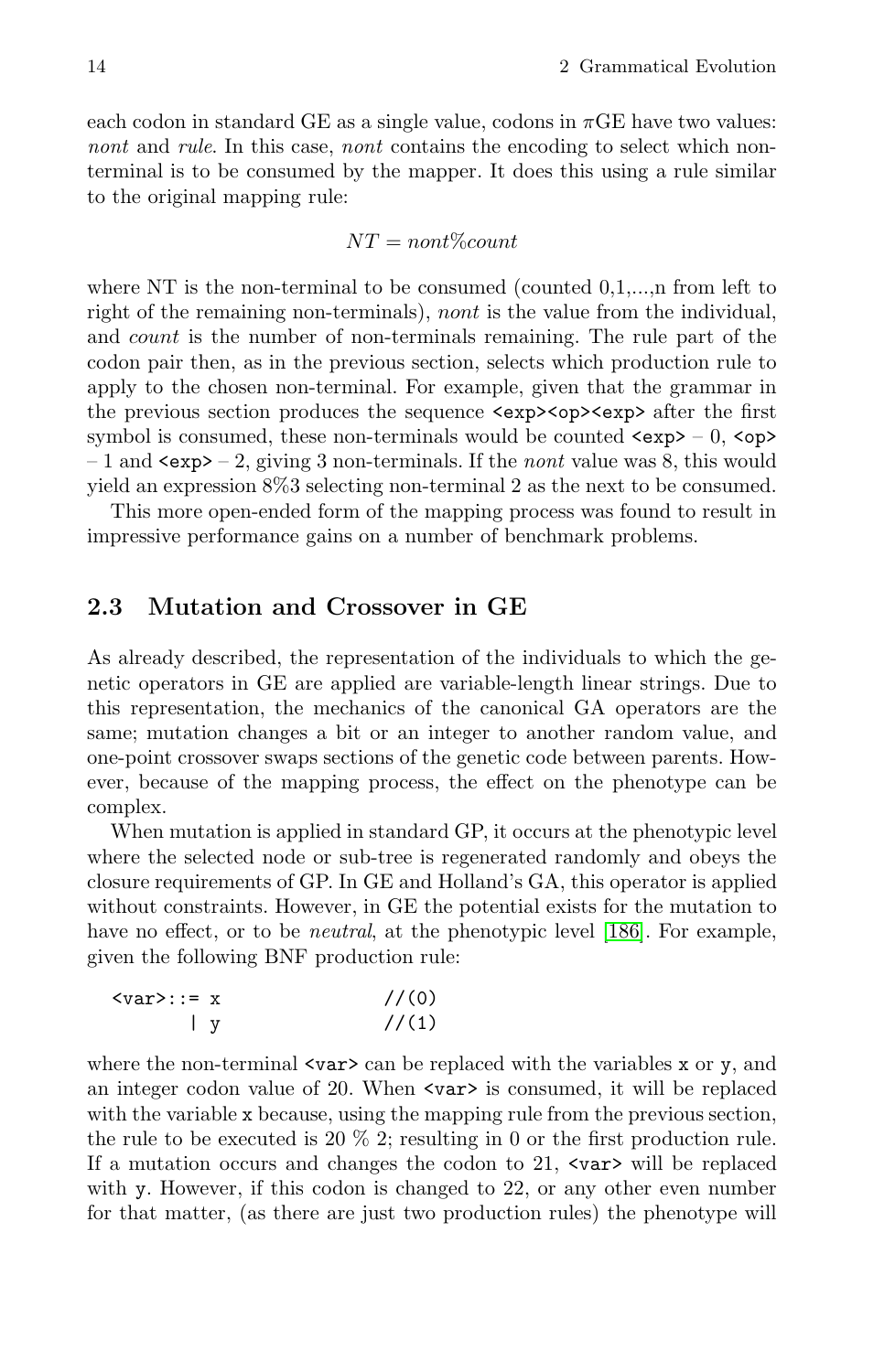remain as x. This means that neutral mutation is occurring as the resulting functionality of the expressed gene remains the same.

One-point crossover in GE is conducted under the same mechanics as its GA counterpart, where the genetic material to the right of the selected crossover points is swapped between two parents. In the case of GE, again due to the mapping process, the effect at the phenotypic level is different from that of GAs. Crossover in GE has a ripple effect on the derivation sequence after the crossover point. Figure 2.3 helps to illustrate this process. The mapping process in GE can be described as a sequence of derivations, which in turn can be represented as a derivation tree. At the core of crossover in GE



**Fig. 2.3** Illustration of derivation tree during crossover. The BNF grammar (a) is applied to the genotype in (b) to produce the derivation tree on the right. A crossover site is selected after the first two bits with the resulting effect observed on the derivation tree in (c). The genotypic sequence which is added after the crossover point will be placed in a context at the ripple sites (denoted by the "?"s) which may differ from its original context.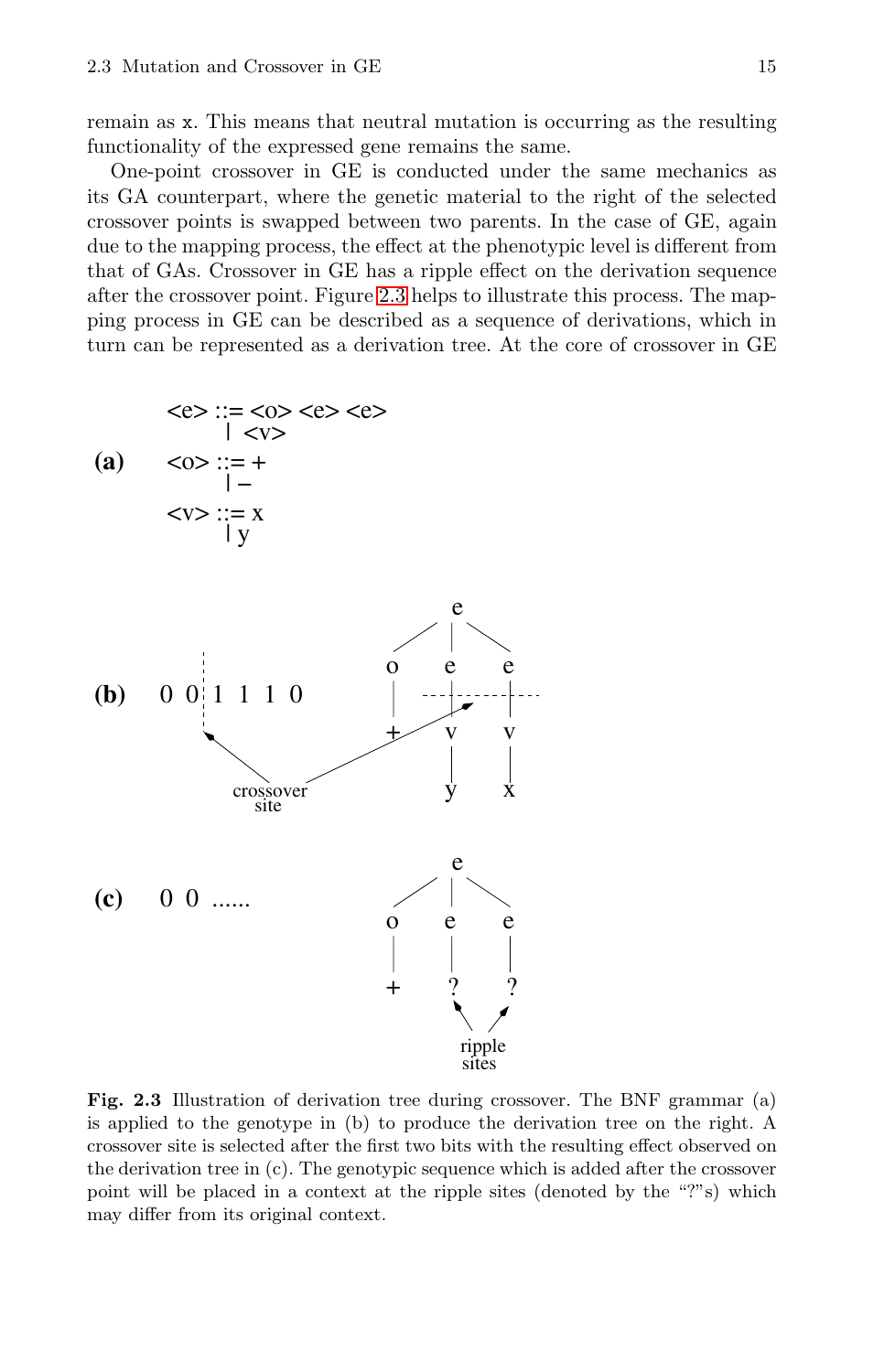is that when genetic material is swapped to another individual, the context in which it is placed may be different. This results in a different phenotypic expression compared to when it was in its original placement. While this form of crossover can appear to be destructive, research has shown that useful derivation sequences are transfered [155]. When analysing the behaviour of this ripple crossover it is clear that it exchanges multiple subtrees, and consequently significantly more material between solutions than standard sub-tree crossover, with 50% of an individual being exchanged on average. Further work by Harper & Blair [85] has also led to the development of a structure preserving two-point crossover that extracts information from the BNF grammar to minimise the destructive impact to useful blocks of code on either side of the crossover sub-section. This form of crossover is similar

$$
\langle e \rangle ::= \langle 0 \rangle \langle e \rangle \langle e \rangle
$$
  
\n
$$
|\langle v \rangle
$$
  
\n(a) 
$$
\langle 0 \rangle ::= +
$$
  
\n
$$
|\langle v \rangle ::= x
$$
  
\n
$$
|y|
$$



**Fig. 2.4** Illustration of derivation tree during subtree crossover in GE. The BNF grammar (a) is applied to the genotype in (b) to produce the derivation tree on the right. A crossover site is selected after the first two bits with the resulting effect observed on the derivation tree in (c).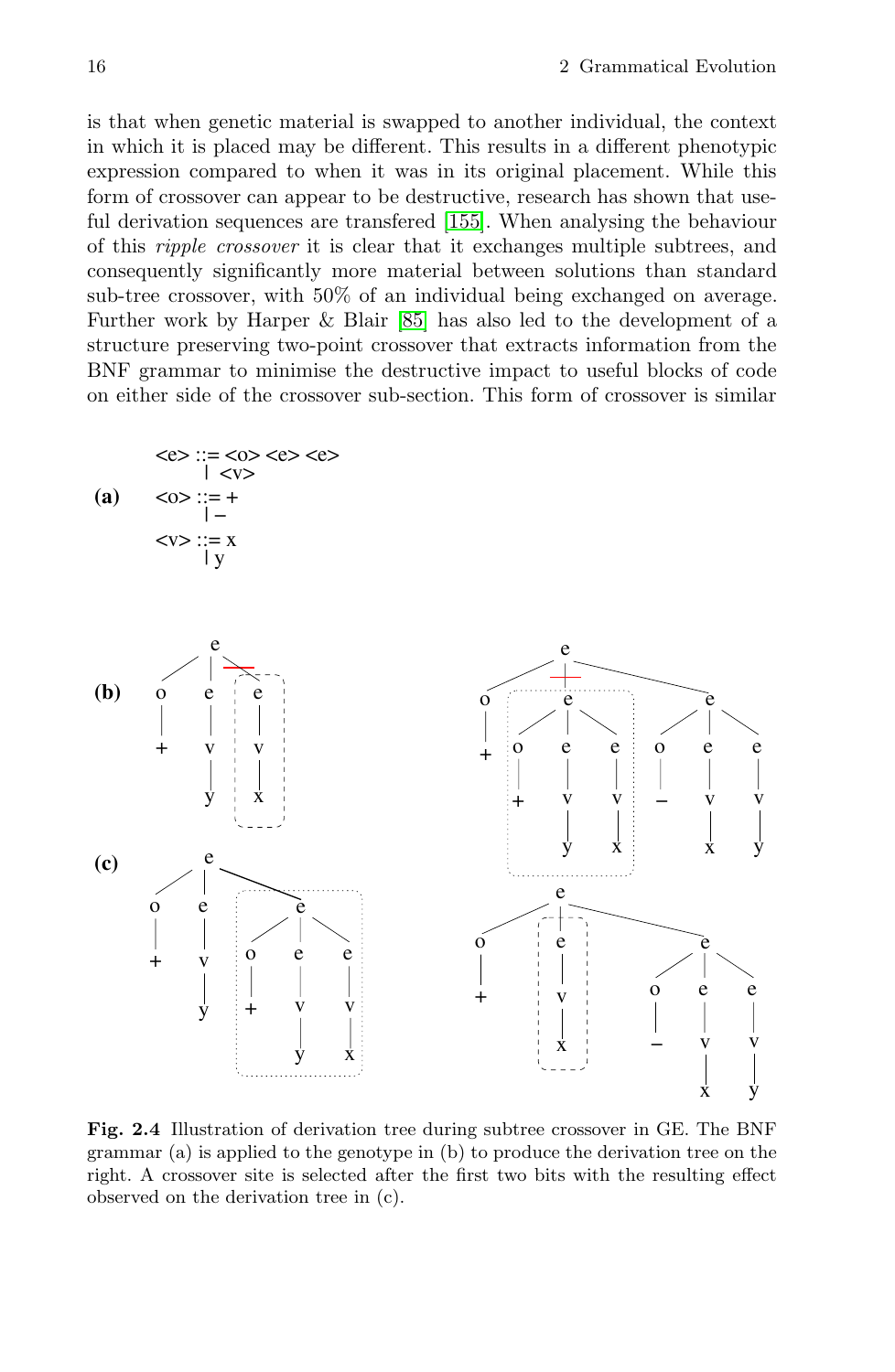to sub-tree crossover in tree-based GP and an example of its operation illustrated in Figure 2.4.

Armed with more in-depth knowledge on the impact of GE's search operators to phenotypic change it is possible to design an appropriately balanced set of operators. Like any other form of EC it is essential that the genetic operators allow provision for the generation of both small and large changes, and to balance exploitation and exploration in the process. This is an active area of research within GE.

# **2.4 Alternative Search Engines**

We hinted in the introduction to this chapter that it is possible to use alternative search strategies to the variable-length Evolutionary Algorithm of GE. Two prominent examples of this are evidenced by the use of Particle Swarm Optimisation and Differential Evolution to create the Grammatical Swarm (GS) [163] and Grammatical Differential Evolution (GDE) [162] variants. Note that we modify the second half of the algorithm's name to denote the search engine employed. We now provide a brief introduction to GS and GDE.

## *2.4.1 Grammatical Swarm*

One model of social learning that has attracted interest in recent years is drawn from a swarm metaphor. Two popular variants of swarm models exist, those inspired by studies of social insects such as ant colonies, and those inspired by studies of the flocking behavior of birds and fish. The essence of these systems is that they exhibit flexibility, robustness and selforganisation [14]. Although the systems can exhibit remarkable coordination of activities between individuals, this coordination does not stem from a 'center of control' or a 'directed' intelligence, rather it is self-organising and emergent. 'Social Swarm' researchers have emphasized the role of social learning processes in these models [105, 106]. In essence, social behavior helps individuals to adapt to their environment, as it ensures that they obtain access to more information than that captured by their own senses.

In the context of PSO, a swarm can be defined as '... a population of interacting elements that is able to optimize some global objective through collaborative search of a space.'  $[105]$ (p. xxvii). The nature of the interacting elements (particles) depends on the problem domain, in this study they represent program construction rules. These particles move (fly) in an ndimensional search space, in an attempt to uncover ever-better solutions to the problem of interest.

Each of the particles has two associated properties, a current position and a velocity. Each particle has a memory of the best location in the search space that it has found so far (p*best*), and knows the best location found to date by all the particles in the population (g*best*)(or in an alternative version of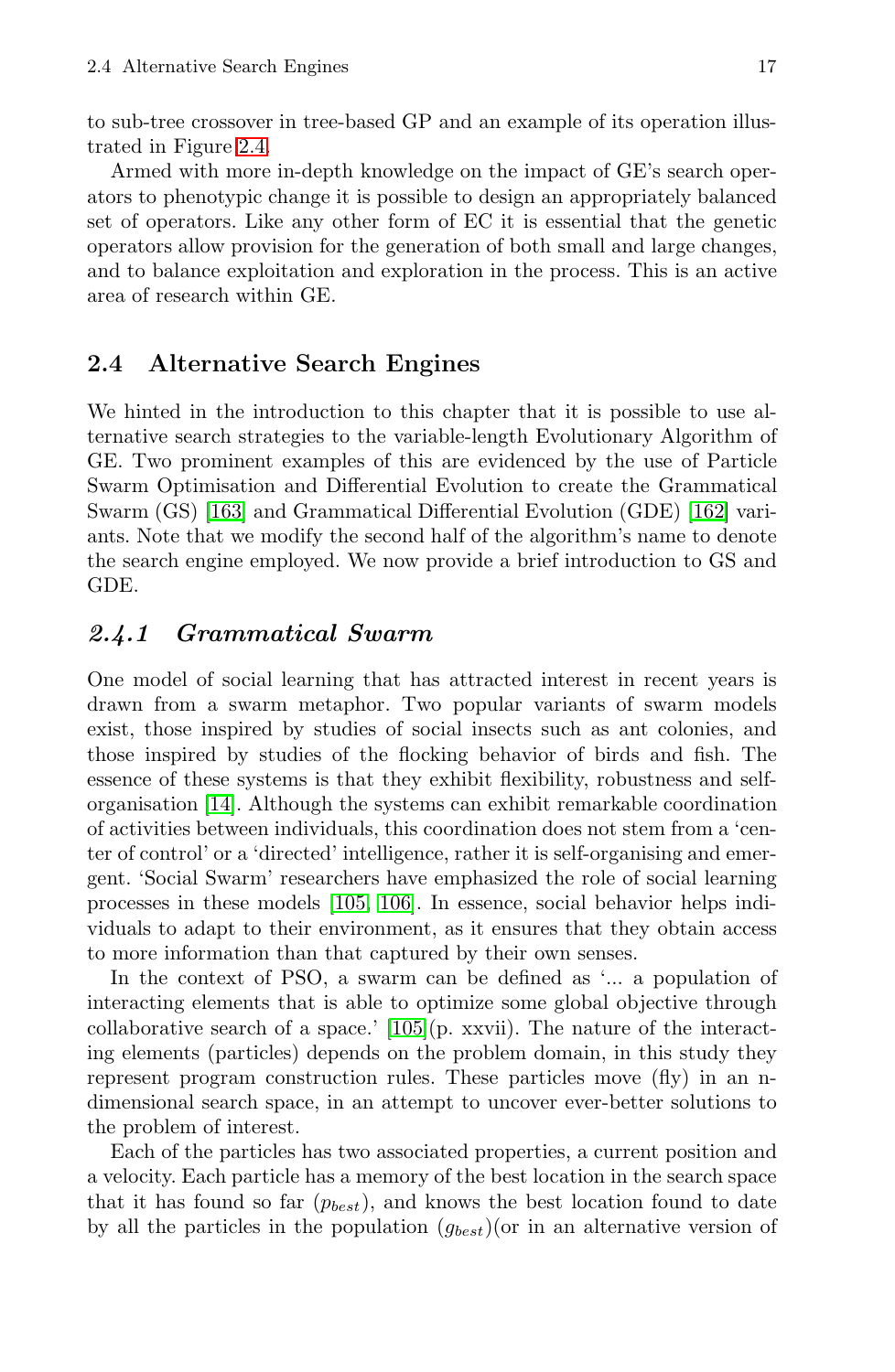the algorithm, a neighbourhood around each particle). At each step of the algorithm, particles are displaced from their current position by applying a velocity vector to them. The velocity size / direction is influenced by the velocity in the previous iteration of the algorithm (simulates 'momentum'), and the location of a particle relative to its p*best* and g*best*. Therefore, at each step, the size and direction of each particle's move is a function of its own history (experience), and the social influence of its peer group.

A number of variants of the particle swarm algorithm (PSA) exist. The following paragraphs provide a description of a basic continuous version of the algorithm.

- i. Initialise each particle in the population by randomly selecting values for its location and velocity vectors.
- ii. Calculate the fitness value of each particle. If the current fitness value for a particle is greater than the best fitness value found for the particle so far, then revise p*best*.
- iii. Determine the location of the particle with the highest fitness and revise g*best* if necessary.
- iv. For each particle, calculate its velocity according to equation 2.1.
- v. Update the location of each particle according to equation 2.3.
- vi. Repeat steps ii v until stopping criteria are met.

The update algorithm for particle *i*'s velocity vector  $v_i$  is:

$$
v_i(t+1) = (w * v_i(t)) + (c_1 * R_1 * (p_{best} - x_i)) + (c_2 * R_2 * (g_{best} - x_i)) (2.1)
$$

where,

$$
w = wmax - ((wmax - wmin)/itermax) * iter
$$
 (2.2)

In equation 2.1, p*best* is the location of the best solution found to-date by particle i, g*best* is the location of the global-best solution found by all particles to date,  $c_1$  and  $c_2$  are the weights associated with the  $p_{best}$  and the  $g_{best}$  terms in the velocity update equation,  $x_i$  is particle *i*'s current location, and  $R_1$  and  $R_2$  are randomly drawn from  $U(0,1)$ . The term w represents a momentum coefficient which is reduced according to equation 2.2 as the algorithm iterates. In equation 2.2, itermax and iter are the total number of iterations the algorithm will run for, and the current iteration value respectively; wmax and wmin set the upper and lower boundaries on the value of the momentum coefficient. The velocity update on any dimension is constrained to a maximum value of *vmax*. Once the velocity update for particle i is determined, its position is updated (equation 2.3, and p*best* is updated if necessary (equations  $2.4 \& 2.5$ ).

$$
x_i(t+1) = x_i(t) + v_i(t+1)
$$
\n(2.3)

$$
y_i(t+1) = y_i(t) \text{ if, } f(x_i(t)) \le f(y_i(t)) \tag{2.4}
$$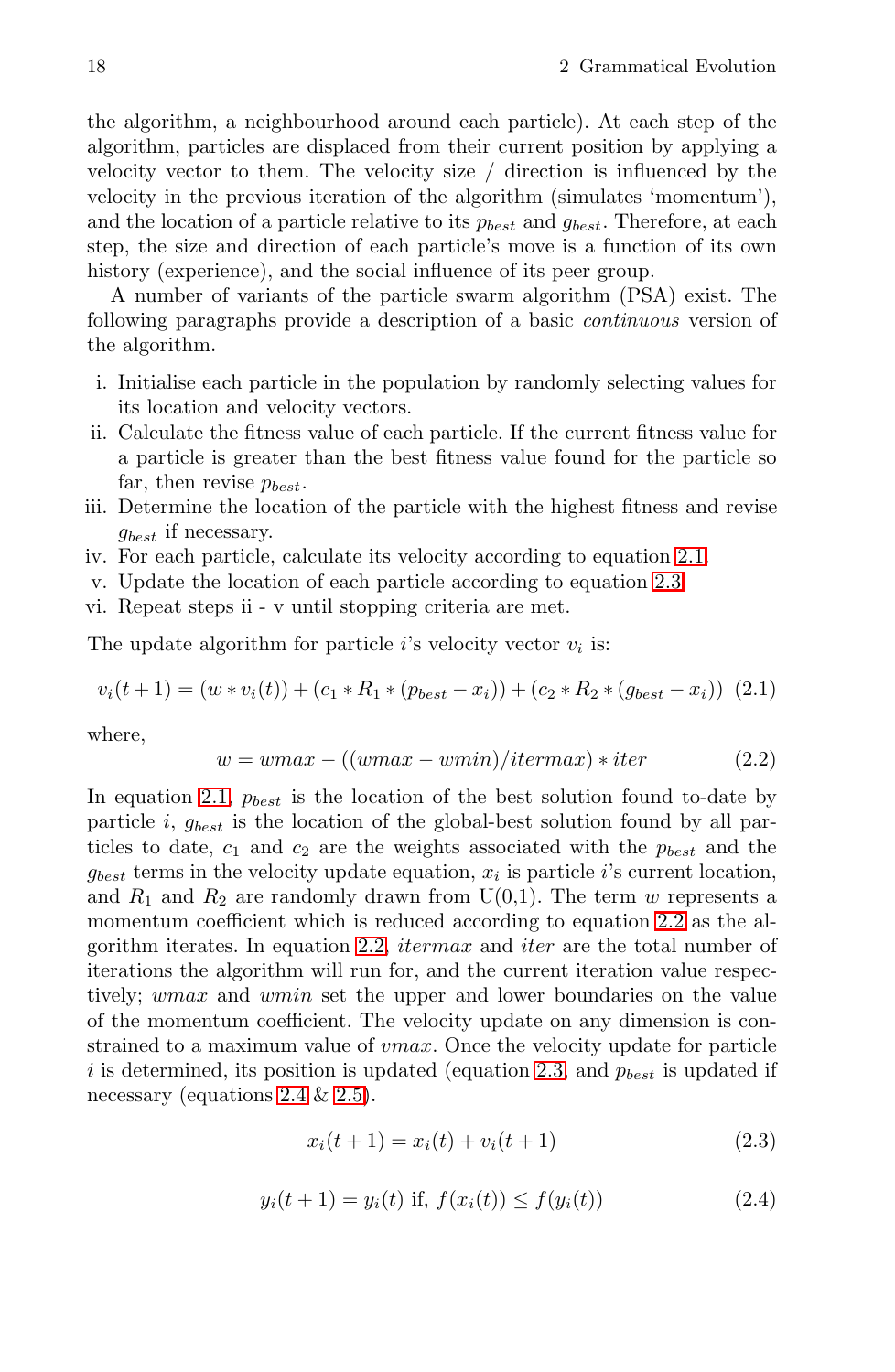$$
y_i(t+1) = x_i(t) \text{ if, } f(x_i(t)) > f(y_i(t)) \tag{2.5}
$$

After the location of all particles have been updated, a check is made to determine whether g*best* needs to be updated (equation 2.6).

$$
\hat{y} \in (y_0, y_1, ..., y_n) | f(\hat{y}) = \max(f(y_0), f(y_1), ..., f(y_n))
$$
\n(2.6)

In Grammatical Swarm (GS) the update equations for the swarm algorithm are as described earlier, with additional constraints placed on the velocity and particle location dimension values, such that maximum velocities *vmax* are bound to  $\pm 255$ , and each dimension is bound to the range  $[0,255]$  (denoted as *cmin* and *cmax* respectively). Note that this is a continuous swarm algorithm with real-valued particle vectors. The standard GE mapping function is adopted, with the real-values in the particle vectors being rounded up or down to the nearest integer value for the mapping process. In the current implementation of GS, fixed-length vectors are adopted, within which it is possible for a variable number of dimensions to be used during the program construction genotype-phenotype mapping process. A vector's elements (values) may be used more than once if wrapping occurs, and it is also possible that not all dimensions will be used during the mapping process if a complete program comprised only of terminal symbols, is generated before reaching the end of the vector. In this latter case, the extra dimension values are simply ignored and considered introns that may be switched on in subsequent iterations.

#### **GS Experimental Findings**

A diverse selection of benchmark programs from the literature were tackled to demonstrate proof of concept for the GS method. The problems included Santa Fe Ant Trail, a Symbolic Regression instance  $(x + x^2 + x^3 + x^4)$ , the 3-Multiplexer boolean problem, and Mastermind. The parameters adopted across the experiments were  $c_1 = c_2 = 1.0$ ,  $wmax = 0.9$ ,  $wmin = 0.4$ ,  $cmin$  $= 0$  (minimum value a coordinate may take),  $cmax = 255$  (maximum value a coordinate may take). In addition, a swarm size of 30 running for 1000 iterations using 100 dimensions is used. The same problems are also tackled with GE in order to determine how well GS is performing at program generation in relation to the more traditional variable-length Genetic Algorithm search engine of standard GE. In an attempt to achieve a relatively fair comparison of results given the differences between the search engines of Grammatical Swarm and Grammatical Evolution, we have restricted each algorithm in the number of individuals they process. Grammatical Swarm running for 1000 iterations with a swarm size of 30 processes 30,000 individuals, therefore, a standard population size of 500 running for 60 generations is adopted for Grammatical Evolution. The remaining parameters for Grammatical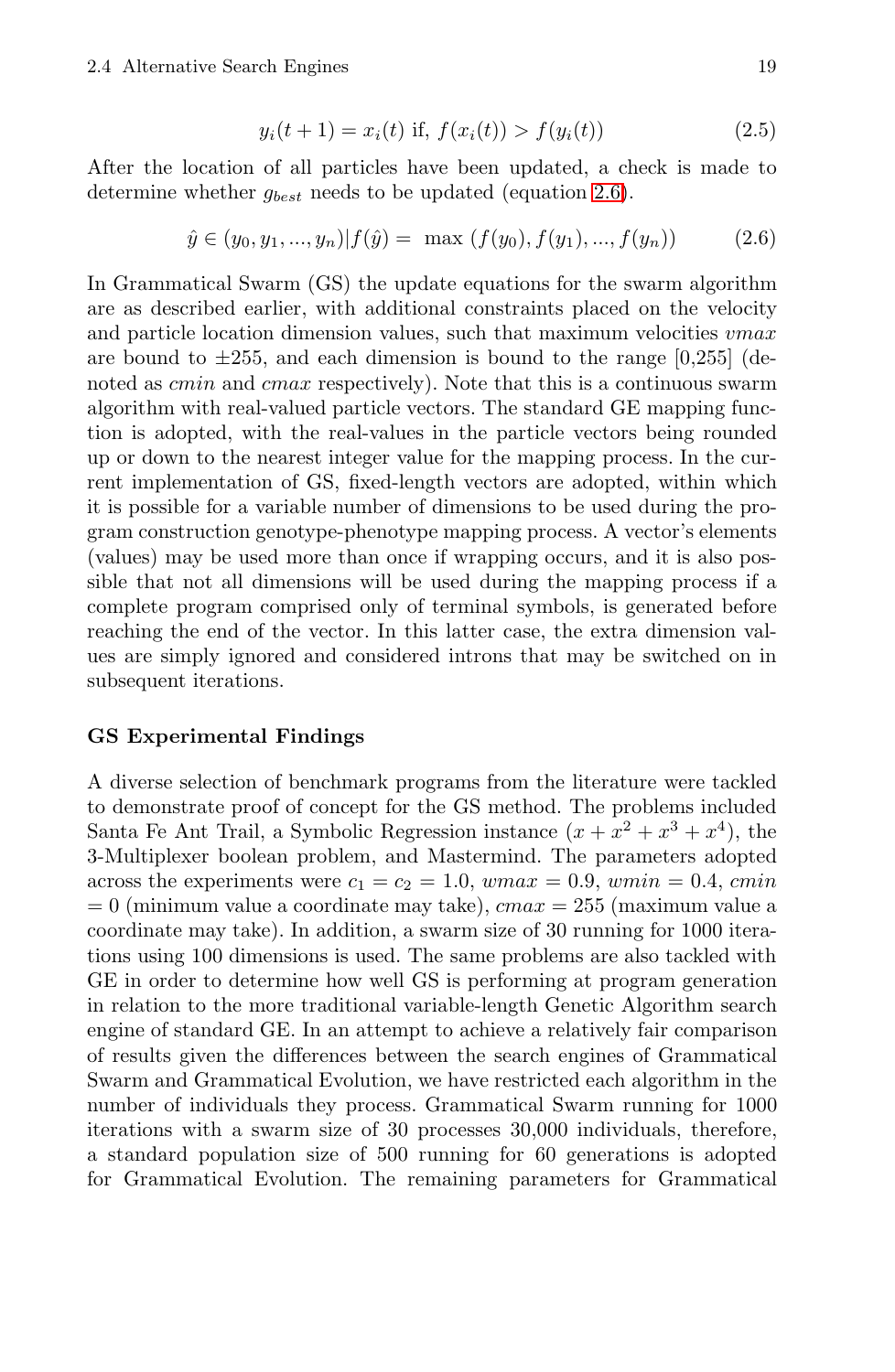Evolution are roulette selection, steady state replacement, one-point crossover with probability of 0.9, and a bit mutation with probability of 0.01.

Table 2.1 provides a summary and comparison of the performance of GS and GE on each of the problem domains tackled. 100 independent runs were performed for the data reported. In two out of the four problems GE outperforms GS, and GS outperforms GE on the other two problem instances. The key finding is that the results demonstrate proof of concept that GS can successfully generate solutions to problems of interest. In this initial study, we have not attempted parameter optimisation for either algorithm, but results and observations of the particle swarm engine suggests that swarm diversity is open to improvement. We note that a number of strategies have been suggested in the swarm literature to improve diversity [202], and we suspect that a significant improvement in GS performance can be obtained with the adoption of these measures. Given the relative simplicity of the Swarm algorithm, the small population sizes involved, and the complete absence of a crossover operator synonymous with program evolution in GP, it is impressive that solutions to each of the benchmark problems have been obtained.

|                            | Mean Best     | Mean Average                          | Successful |  |
|----------------------------|---------------|---------------------------------------|------------|--|
|                            |               | Fitness (Std.Dev.) Fitness (Std.Dev.) | Runs       |  |
| Santa Fe ant               |               |                                       |            |  |
| GS.                        | 75.24 (16.64) | 33.43(3.69)                           | 43         |  |
| GE                         | 80.18 (13.79) | 46.43(11.18)                          | 58         |  |
| Multiplexer                |               |                                       |            |  |
| GS                         | 0.97(0.05)    | 0.87(0.01)                            | 79         |  |
| GE                         | 0.95(0.06)    | 0.88(0.04)                            | 56         |  |
| <b>Symbolic Regression</b> |               |                                       |            |  |
| <b>GS</b>                  | 0.31(0.35)    | 0.07(0.02)                            | 20         |  |
| GE                         | 0.88(0.30)    | 0.28(0.28)                            | 85         |  |
| <b>Mastermind</b>          |               |                                       |            |  |
| GS                         | 0.91(0.04)    | 0.88(0.01)                            | 18         |  |
| GE                         | 0.90(0.03)    | 0.89(0.00)                            | 10         |  |

**Table 2.1** A comparison of the results obtained for Grammatical Swarm and Grammatical Evolution across all the problems analysed

### *2.4.2 Grammatical Differential Evolution*

Differential evolution (DE) [209, 210, 211, 175] is a population-based search algorithm. The algorithm draws inspiration from the field of Evolutionary Computation, as it embeds implicit concepts of mutation, recombination and fitness-based selection, to evolve from an initial randomly generated population to a solution to a problem of interest. It also borrows principles from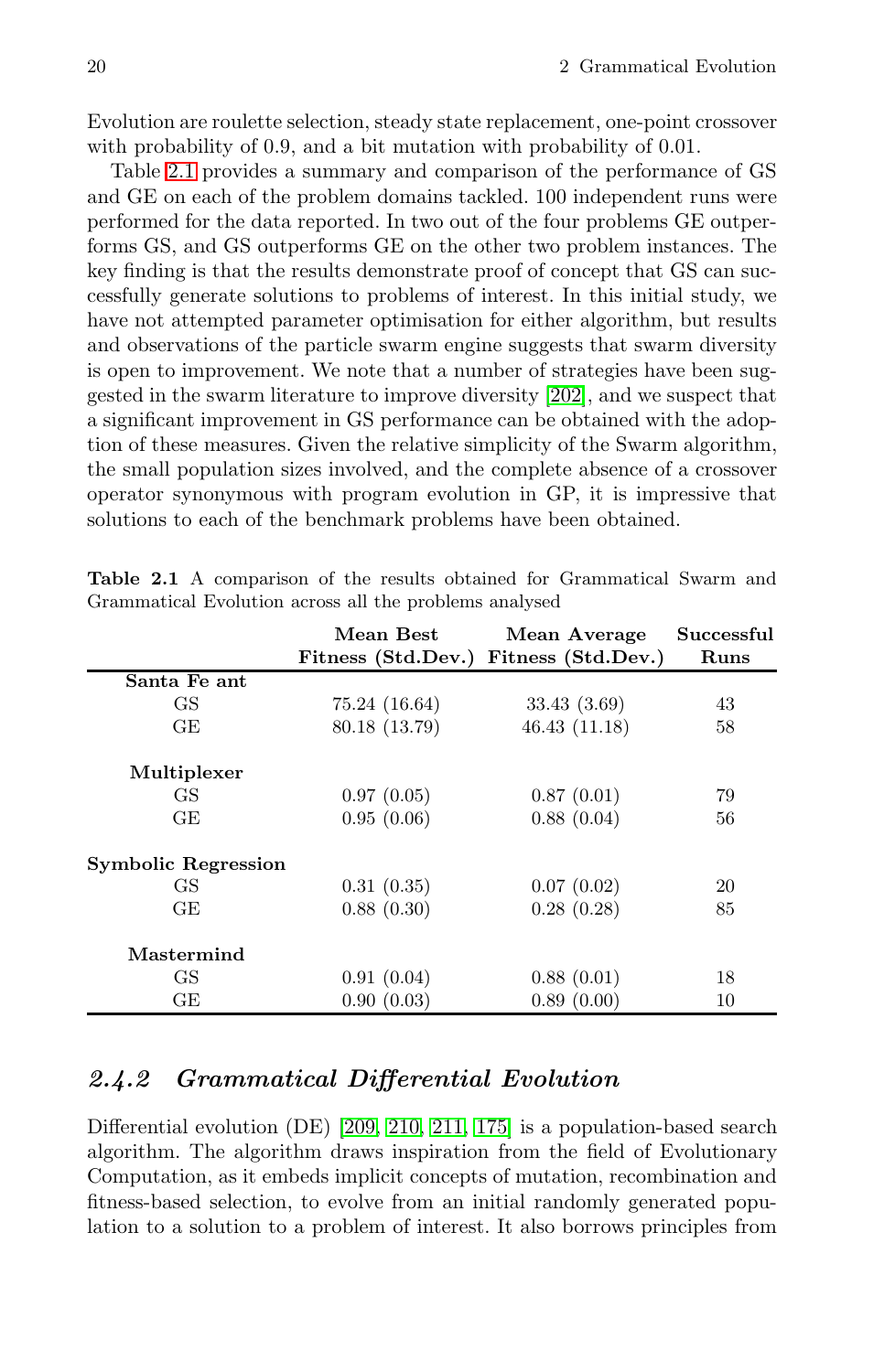Social Algorithms through the manner in which new individuals are generated. Unlike the binary chromosomes typical of GAs, an individual in DE is generally comprised of a real-valued chromosome.

Although several DE algorithms exist we only describe one version of the algorithm based on the  $DE/rand/1/bin$  scheme [209]. The different variants of the DE algorithm are described using the shorthand  $DE/x/y/z$ , where x specifies how the base vector to be perturbed is chosen (*rand* if it is randomly selected or *best* if the best individual is selected),  $y$  is the number of difference vectors used, and z denotes the crossover scheme used (bin for crossover based on independent bi-nominal experiments, and exp for exponential crossover).

At the start of this algorithm, a population of  $N$ ,  $d$ -dimensional vectors  $X_j = (x_{i1}, x_{i2}, \ldots, x_{id}), j = 1, \ldots, n$ , is randomly initialised and evaluated using a fitness function  $f$ . During the search process, each individual  $(j)$  is iteratively refined. The modification process has three steps:

- i. Create a variant solution, using randomly selected members of the population.
- ii. Create a trial solution, by combining the variant solution with  $j$  (crossover step).
- iii. Perform a selection process to determine whether the trial solution replaces  $j$  in the population.

Under the mutation operator, for each vector  $X_j(t)$ , a variant solution  $V_j(t+1)$ is obtained using equation 2.7:

$$
V_j(t+1) = X_m(t) + F(X_k(t) - X_l(t))
$$
\n(2.7)

where  $k, l, m \in 1, \ldots, N$  are mutually different, randomly selected indices, and all the indices  $\neq j$  ( $X_m$  is referred to as the base vector, and  $X_k(t) - X_l(t)$ is referred to as a difference vector). Variants on this step include the use of more than three individuals from the population, and/or the inclusion of the highest-fitness point in the population as one of these individuals [209]. The difference between vectors  $X_k$  and  $X_l$  is multiplied by a scaling parameter F (typically,  $F \in (0, 2]$ ). The scaling factor controls the amplification of the difference between  $X_k$  and  $X_l$ , and is used to avoid stagnation of the search process. Following the creation of the variant solution, a trial solution  $U_j(t + 1) = (u_{j1}, u_{j2}, \dots, u_{jd})$  is obtained from equation 2.8.

$$
U_{jn}(t+1) = \begin{cases} V_{jn}, \text{if } (rand \leq CR) \text{ or } (j = rnbr(i)) ;\\ X_{jn}, \text{if } (rand > CR) \text{ and } (j \neq rnbr(i)). \end{cases} \tag{2.8}
$$

where  $n = 1, 2, \ldots, d$ , rand is drawn from a uniform random number generator in the range  $(0,1)$ ,  $CR$  is the user-specified crossover constant from the range  $(0,1)$ , and rnbr(i) is a randomly chosen index chosen from the range  $(1, 2, \ldots, n)$ . The random index is used to ensure that the trial solution differs by at least one component from  $X_i(t)$ . The resulting trial solution replaces its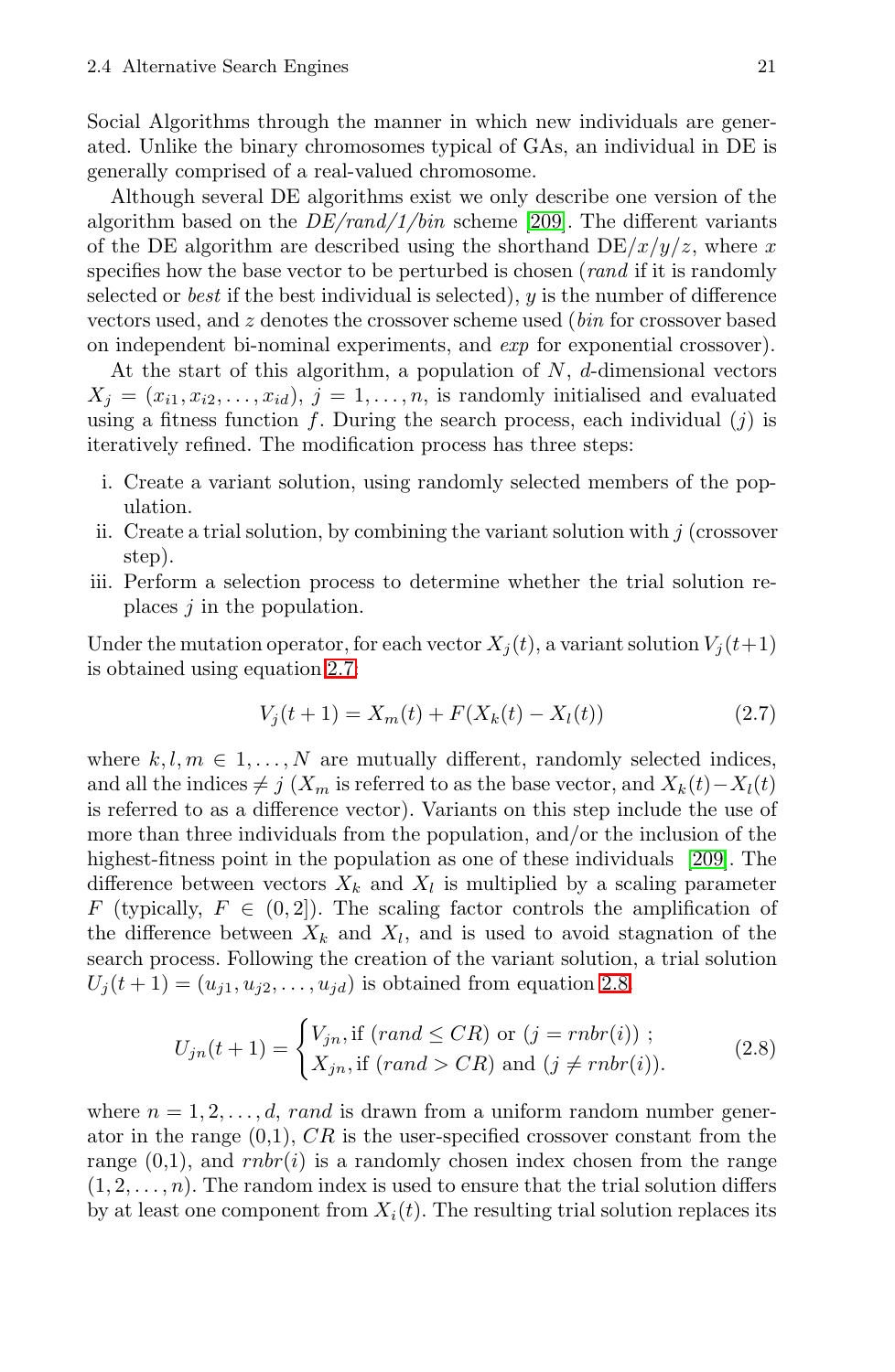**Fig. 2.5** A representation of the Differential Evolution varietygeneration process. The value of F is set at 0.50. In a simple 2-d case, the child of particle  $X_i$ can end up in any of three positions. It may end up at either of the two positions  $X_j^*$ , or at the position of particle  $V_j(t+1)$ .



predecessor , if it has higher fitness (a form of selection), otherwise the predecessor survives unchanged into the next iteration of the algorithm (equation 2.9).

$$
X_i(t+1) = \begin{cases} U_i(t+1), & \text{if } f(U_i(t+1)) < f(X_i(t)); \\ X_i(t), & \text{otherwise.} \end{cases} \tag{2.9}
$$

Fig. 2.5 provides a graphic of the adaptive process of GDE. The DE algorithm has three parameters, the population size  $(N)$ , the crossover rate  $(CR)$ , and the scaling factor (F). Higher values of CR tend to produce faster convergence of the population of solutions. Typical values for these parameters are in the range, N=50-100 (or ten times the number of dimensions in a solution vector),  $CR = 0.8 - 0.9$  and  $F = 0.3 - 0.5$ .

Grammatical Differential Evolution (GDE) adopts a Differential Evolution learning algorithm coupled to a Grammatical Evolution (GE) genotypephenotype mapping to generate programs in an arbitrary language. The standard GE mapping function is adopted with the real-values in the vectors being rounded up or down to the nearest integer value, for the mapping process. In the current implementation of GDE, fixed-length vectors are adopted within which it is possible for a variable number of elements to be required during the program construction genotype-phenotype mapping process. A vector's values may be used more than once if the wrapping operator is used, and in the opposite case it is possible that not all elements will be used during the mapping process if a complete program comprised only of terminal symbols is generated before reaching the end of the vector. In this latter case, the extra element values are simply ignored and considered introns that may be switched on in subsequent iterations.

#### **GDE Experimental Findings**

The same diverse set of problems are tackled with GDE as with GS, including an instance of Symbolic Regression  $(x+x^2+x^3+x^4)$ , the Santa Fe Ant Trail,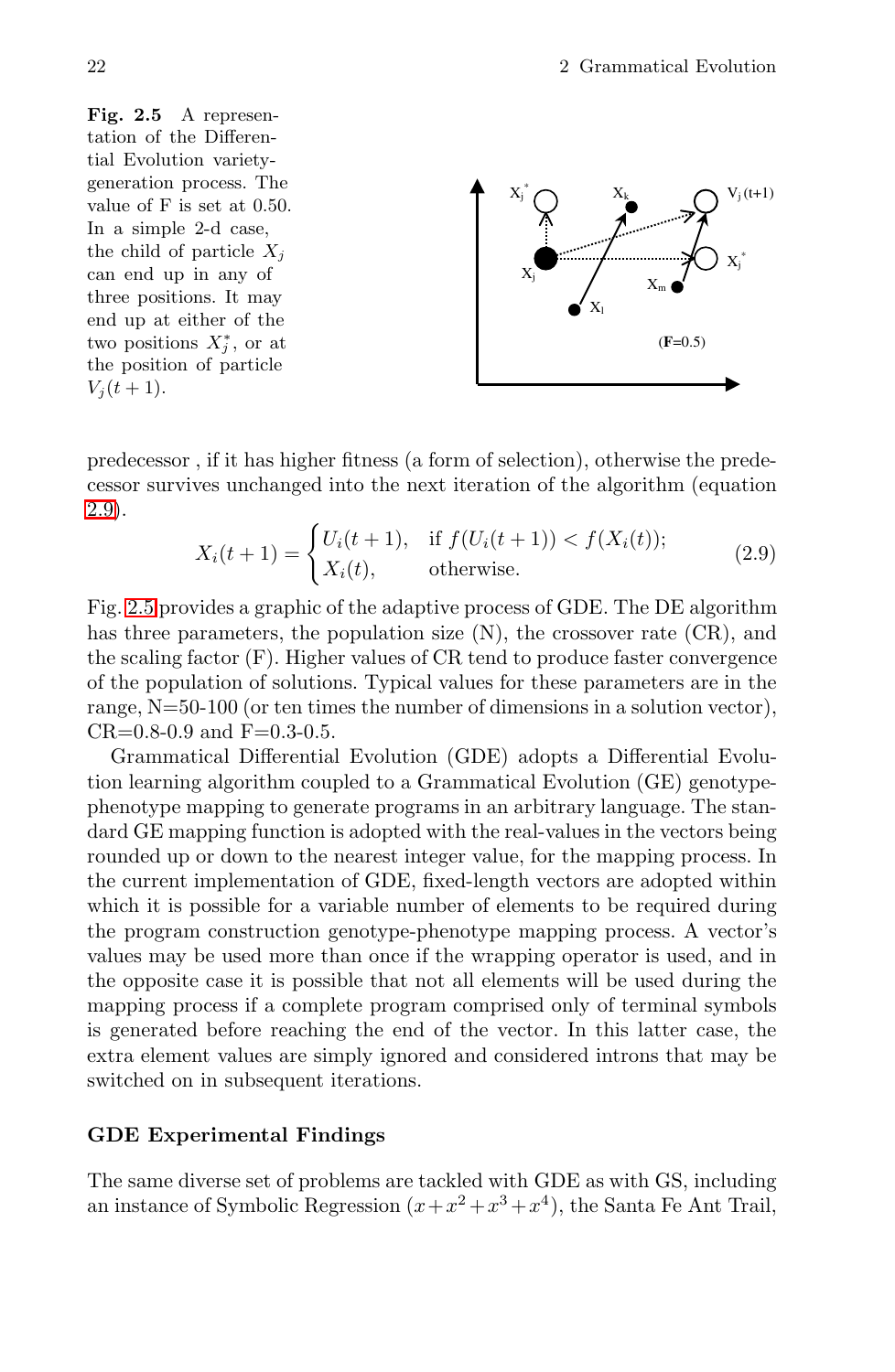boolean 3-Multiplexer, and Mastermind. The parameters adopted across the following experiments are Params of GDE....popsize 500, 100 iterations, strlen 100,  $F=0.9$ ,  $CR=1.0$ ,  $DE/best/1/exp$ . Gene values are bound to the range  $[0 \rightarrow 255]$ .

The same problems are also tackled with Grammatical Evolution in order to get some indication of how well GDE is performing at program generation in relation to the more traditional variable-length Genetic Algorithm-driven search engine of standard GE. a standard population size of 500 running for 60 generations is adopted for Grammatical Evolution. The remaining parameters for Grammatical Evolution are roulette selection, steady state replacement, one-point crossover with probability of 0.9, and a bit mutation with probability of  $0.01$ .

Table 2.2 provides a summary and comparison of the performance of Grammatical Differential Evolution, and Grammatical Evolution on each of the problem domains tackled. The reported results are averaged over 50 independent runs. In three out of the four problems Grammatical Evolution outperforms GDE. The key finding is that the results demonstrate proof of concept that GDE can successfully generate solutions to problems of interest.

|                          | Santa Fe | Symbolic |    |                                   |
|--------------------------|----------|----------|----|-----------------------------------|
|                          | Ant      |          |    | Multiplexer Regression Mastermind |
| GDE/rand/1/bin           |          | 23       |    |                                   |
| GDE/best/1/exp           |          | 27       |    |                                   |
| $GDE/rand-to-best/1/exp$ |          | 27       |    |                                   |
| $GDE/rand-to-best/1/bin$ |          | 25       |    |                                   |
| GE                       |          | 15       | 24 |                                   |

**Table 2.2** A comparison of the results obtained for Grammatical Differential Evolution and Grammatical Evolution across all the problems analysed

# **2.5 Applications of GE**

Since its inception GE has received considerable attention and been applied to a wide variety of problem domains. Early studies saw GE being successfully applied to symbolic-regression problems [190], the evolution of trigonometric identities [192], the evolution of caching algorithms [145], and behavioural robotics [146, 147].

GE was extended and applied to the domain of surface design in [87] where it was combined with GENR8, a surface design tool that uses an evolutionary process to adapt surfaces to meet a user's specification. In the field of Bioinformatics, GE was applied to recognise eukaryotic promotors [161] that help in the identification of biological genes. While in [137] GE was used to evolve neural networks for feature selection in genetic epidemiology.

In the area of sound synthesis and analysis Ortega et al. [168] use GE to automatically generate compositions which were comparable to human